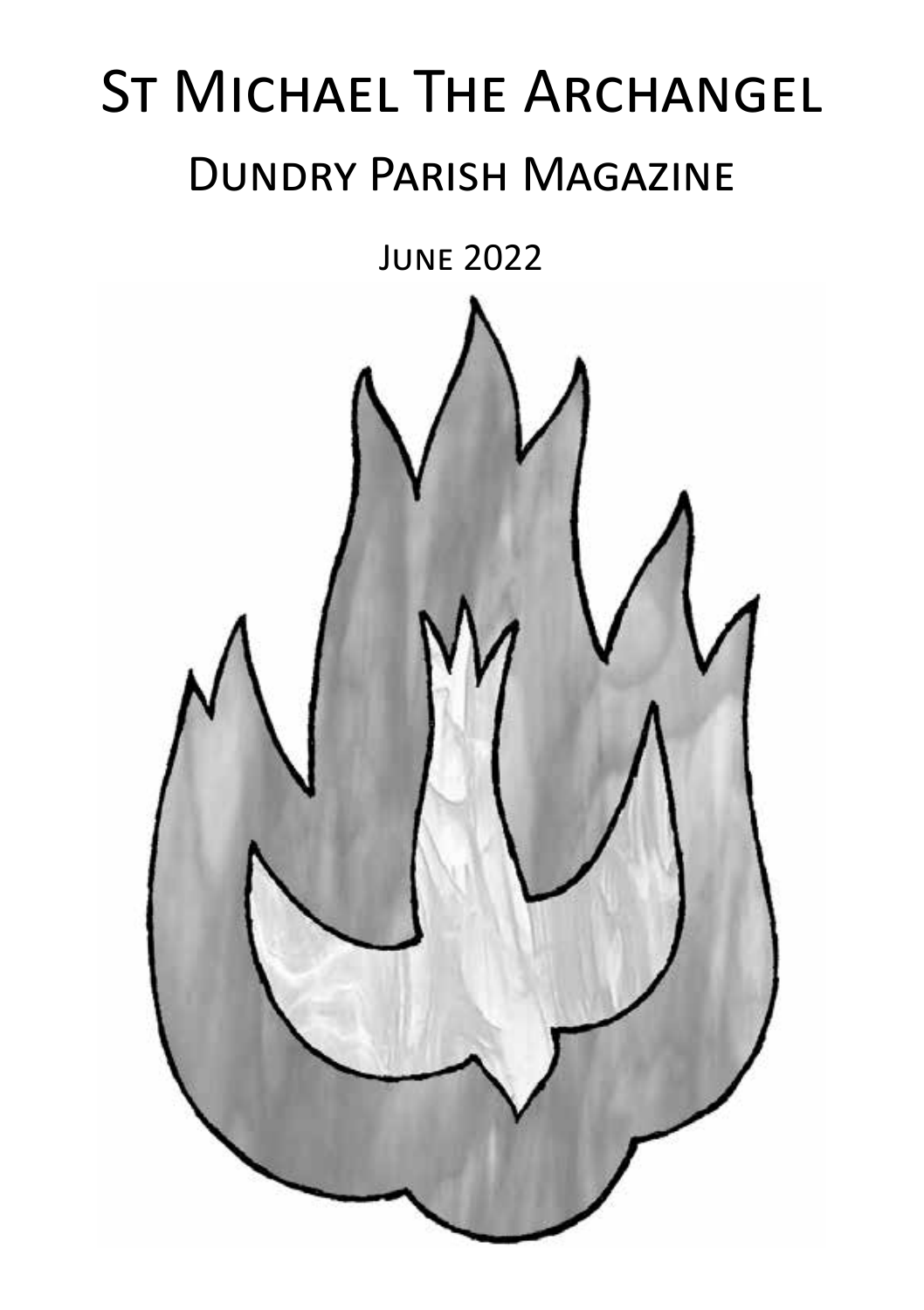### **CONTACT INFORMATION**

**Rector** Revd Richard Greatrex rectorcve@gmail.com 01275 461179 *The Rector's day off is normally Tuesday*

**Readers** Mrs Margaret Marshall - 01275 835342

**Parish Administrator** Alison Hill (Mon, Weds and Fri mornings) - 01275 331061; cvechurches@gmail.com

> **Churchwardens** Kathy Woodward - 0117 949 3628 Alison Hill - 01275 475352

> > **Magazine Submissions** dundrymag@gmail.com

### **WEB PAGES**

**Chew Valley East** - www.lakesidegroup.org.uk **Facebook -** www.facebook.com/ChewValleyEastCofEChurches **YouTube** - www.youtube.com/channel/UCQ7Hp6zU\_3YbxuzDV7aq78w **Village** - www.dundry.org.uk

> **THE SACRED HEART CATHOLIC CHURCH** *Chew Magna High Street*

South Bristol Mission Area. Our Family of Catholic Parishes with St Bernadette, Whitchurch; St Dunstan, Keynsham; St Pius, Withywood

Priest: Fr Matt Anscombe - 01275 833699/matt.anscombe@cliftondiocese.com Deacon: Rev. Mark Forge - 01275 472391/mark.forge@cliftondiocese.com

**Holy Mass** is celebrated every **Friday** morning at **10:30**, followed by coffee. All welcome. The church is also welcome for private prayer each day. **Sunday Mass** is at St Pius Xth at 09:00 or St. Dunstan's at 11:00.

**All general enquires to the Mission Area Office** c/o St Pius Xth Church Gatehouse Avenue, Withywood, Bristol BS13 9AB. 0117 964 6922 www.calledtomorebristol.org.uk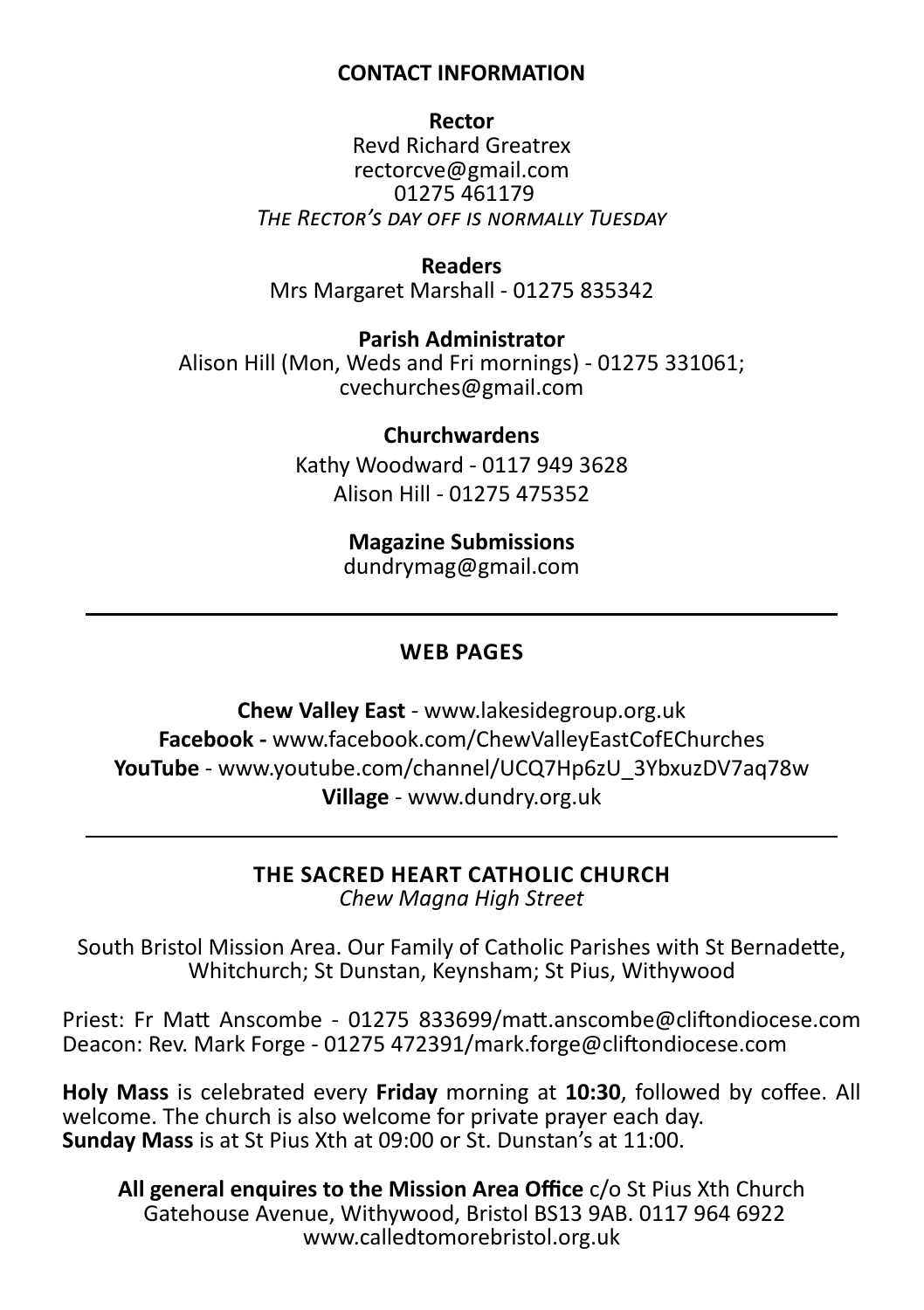### **Jubilee**

It was Christmas Day 1953.

Lunch had ended. 3 pm…

The new, young Queen's Speech….

I sat up straight and we listened to a very young woman coping with what must have been a great ordeal, defying many current attitudes of those days…

I couldn't understand then why my mother disappeared into the kitchen and blew her nose very loudly.

Earlier that year I had slept in an office in Whitehall the night before the Coronation, and on the day itself had stood in the gutter behind two Royal Marines soaked to the skin, with water flowing over my shoes. There went all the closed aristocratic black carriages, except the one containing the radiant, soaked, beaming Queen Salote of Tonga, greeted by rapturous London cheers… and at last the great gold Coronation coach.

It has become quite apparent over the years how central in her life is the Queen's Christian Faith.

She has made a point of mentioning in every Christmas broadcast the meaning behind Christmas and the person of Christ Jesus, in firm and reverent tone, while demonstrating evidence of her respect for all Commonwealth citizens.

She has made profound and courageous assertions quite fearlessly year by year.

*"We sometimes need saving from ourselves… God sent into the world a unique person, a Saviour, with the power to forgive".*

And, *"It is in forgiveness that we feel the power of God's love"*

And, *"For me, the life of Jesus Christ, the Prince of Peace, is an inspiration and an anchor in my life".*

Dare I suggest that, despite public controversy, her Majesty was living out these Christian convictions when she invited her discredited son Prince Andrew to support her into Westminster Abbey for Prince Philip's Memorial Service?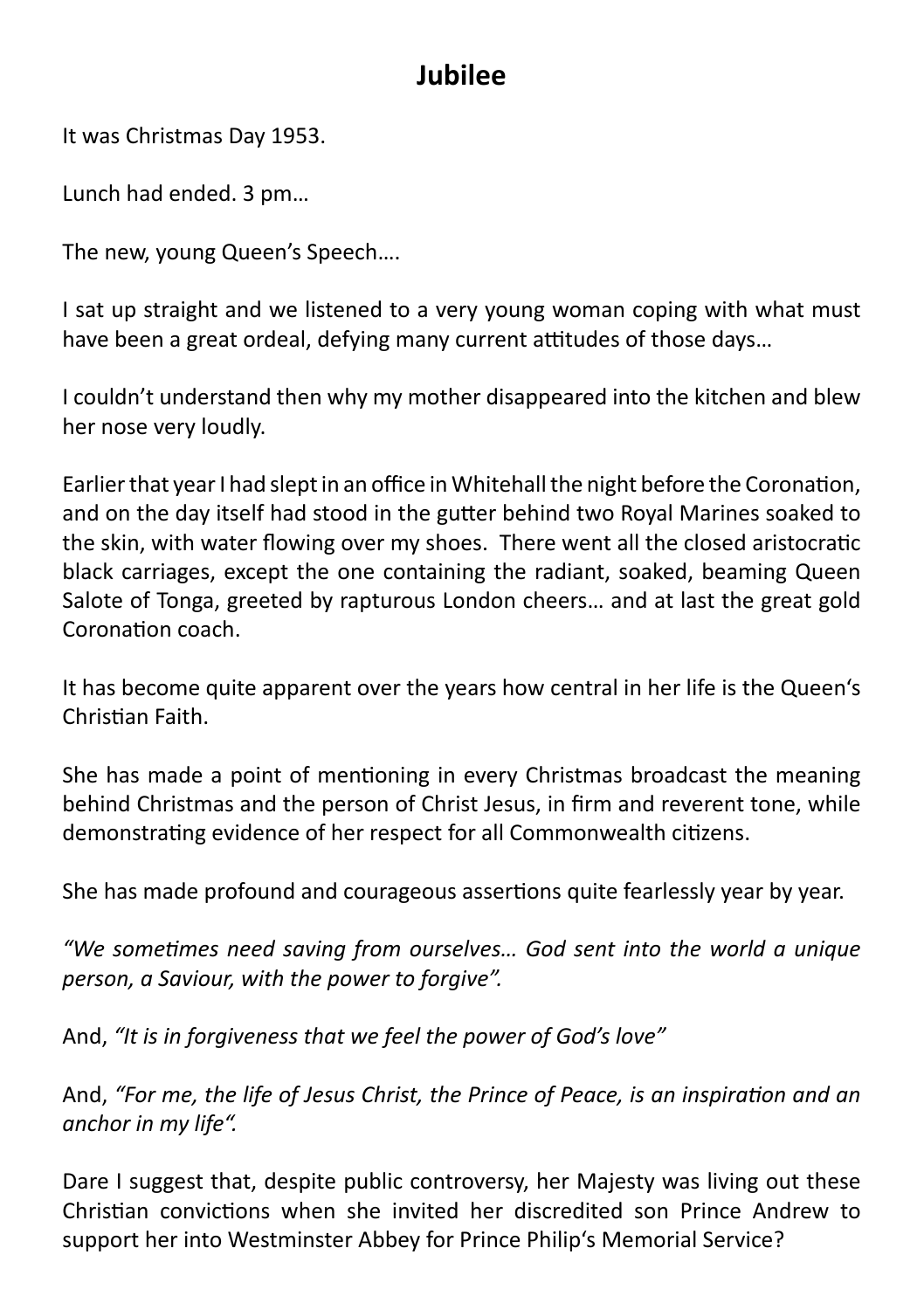It was in 1992 at the Guildhall dinner that she unashamedly expressed her gratitude for the prayers of so many in her 'annus horribilis.'

In a secular age she has been, and is, quite remarkable as the Head of the Church of England, but at the same time as the nation's Servant Queen.

Margaret Marshall Lay Reader, Chew Valley East Benefice.

### **Remembering the Falklands War**

The Falklands War started on 2 April 1982, lasting 74 days, the conflict was the first military action since the Second World War that utilised all elements of the Armed Forces.

30,000 sailors, marines, airman, soldiers and merchant mariners took part in the conflict which ended with the surrender of the Argentine forces on 14 June 1982 255 British personnel lost their lives defending the Falklands, of whom 86 were Royal Navy, 123 Army, 27 Royal Marines, 6 Merchant Navy, 4 Royal Fleet Auxiliary, 1 Royal Artillery and 8 Hong Kong sailors. Seven ships were also lost to enemy action and nine aircraft shot down.

3 Falkland Islanders and 649 Argentines lost their lives.

### **The Royal British Legion commemorative event is at the National Memorial Arboretum on Tuesday 14 June 2022.**

Following a small service at Dundry School at 14:40, the Head Boy & Girl will be laying the Falklands 40th Anniversary wreath and saying a prayer at Dundry War Memorial.

Dundry Church Tower will be lit red to commemorate all those impacted by this conflict.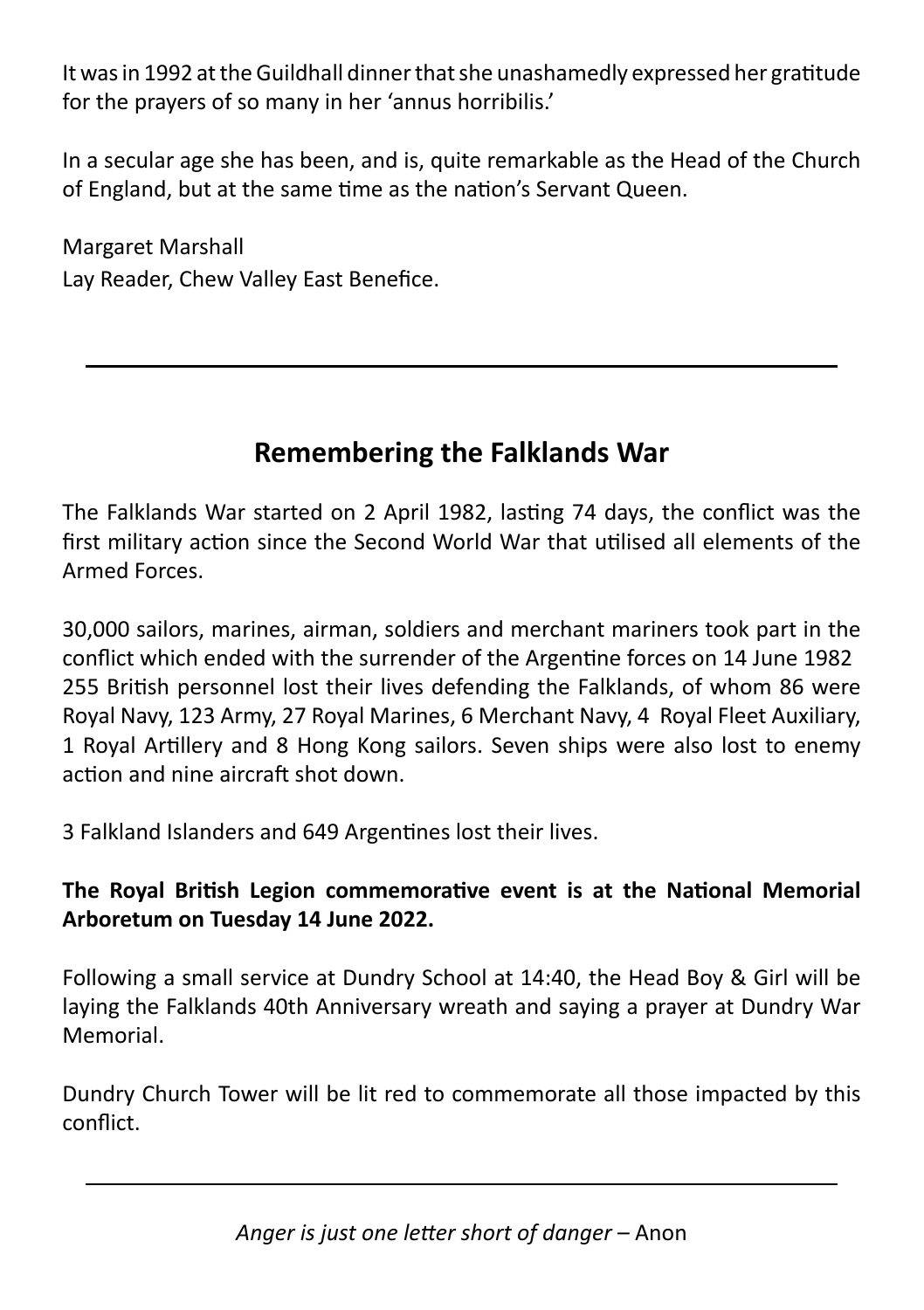### **Guided by Faith**

Visits undertaken, trees planted, ambassadors welcomed, honours awarded, miles travelled! Just a fraction of what our Queen has done. When, on her 21st birthday, Elizabeth II pledged herself to our service her whole life long, she could scarce have imagined the commitment she was making.

What has enabled all the achievement that we celebrate in this year of the Platinum Jubilee? Her reign has seen joy and sorrow, triumphs and setbacks. The Queen gave an insight into what has seen her though in 2002 when she said:

"I know just how much I rely on my faith to guide me through the good times and the bad. Each day is a new beginning. I know that the only way to live my life is to try to do what is right, to take the long view, to give of my best in all that the day brings, and to put my trust in God … I draw strength from the message of hope in the Christian gospel."

I'm inspired to be coming to Bath and Wells during this Platinum year that sees us celebrate the Queen's steadfast service that flows from her Christian faith. Just as the young Elizabeth II couldn't know what lay ahead as she looked to the future, neither can we. As we emerge from COVID, see war in Ukraine and confront a cost of living crisis we live in challenging times. To face our days we'll need all the faith and experience, creativity and skills of everyone in Bath and Wells. Above all we have the hope of the Christian Gospel that has stood our Queen in such good stead throughout her long life. It's the faith I'm looking forward to serving and celebrating with you as together we live and tell the story of Jesus.

Every blessing,

Bishop Michael

### **A Warm Welcome for Bishop Michael**

On the day it was announced that he is to become the next Bishop of Bath and Wells, Bishop Michael undertook a 10-hour, 84-mile tour of the diocese. He met with a variety of people, undertook media interviews and attended a host of events at churches and in the community. The children of St Mary's primary in Bridgwater were delighted to be the first to hear the news of his appointment at 10am. *Find out more bathandwells.org.uk/new-bishop*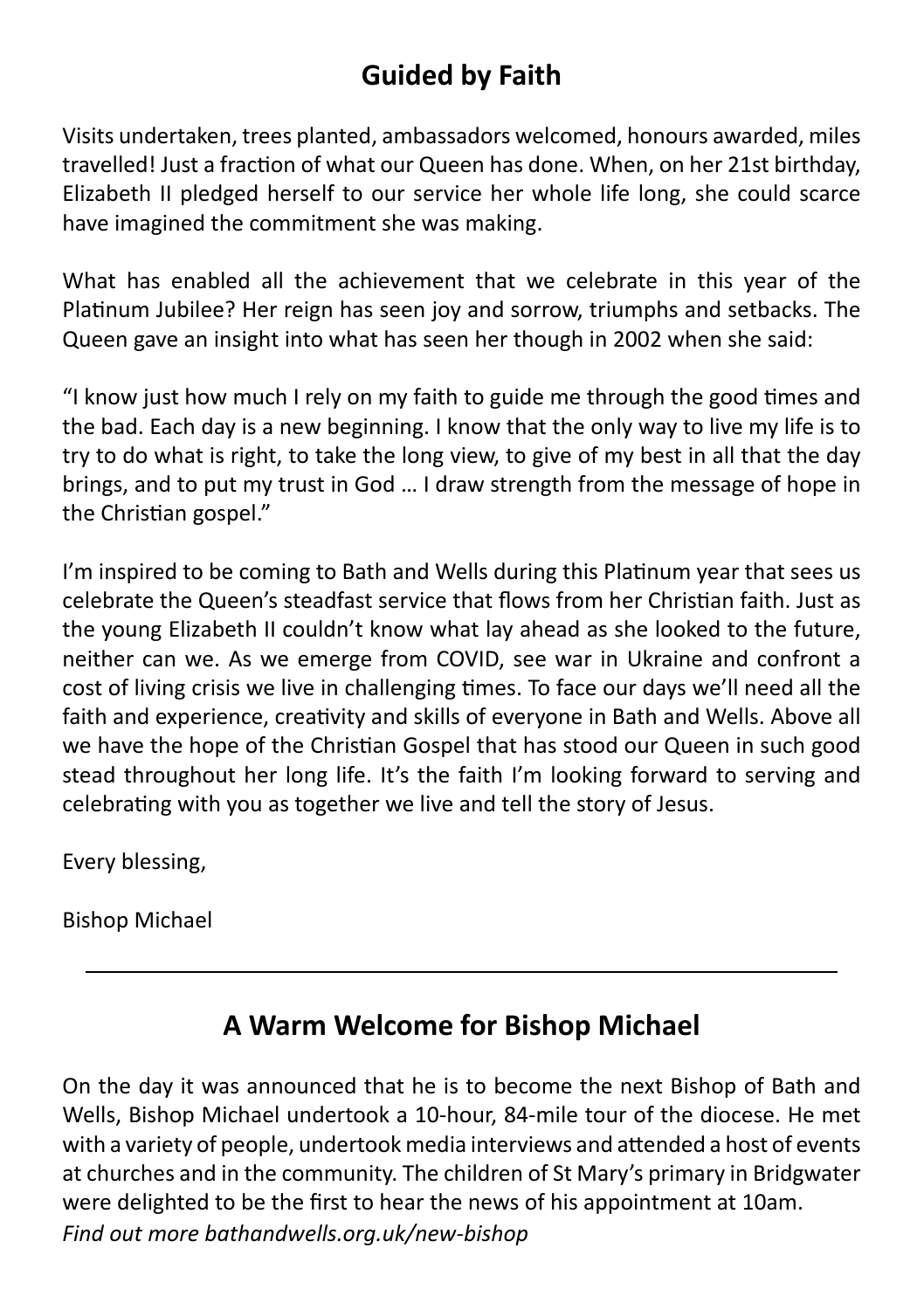

All the words in bold type in the story are in the word search, can you find them?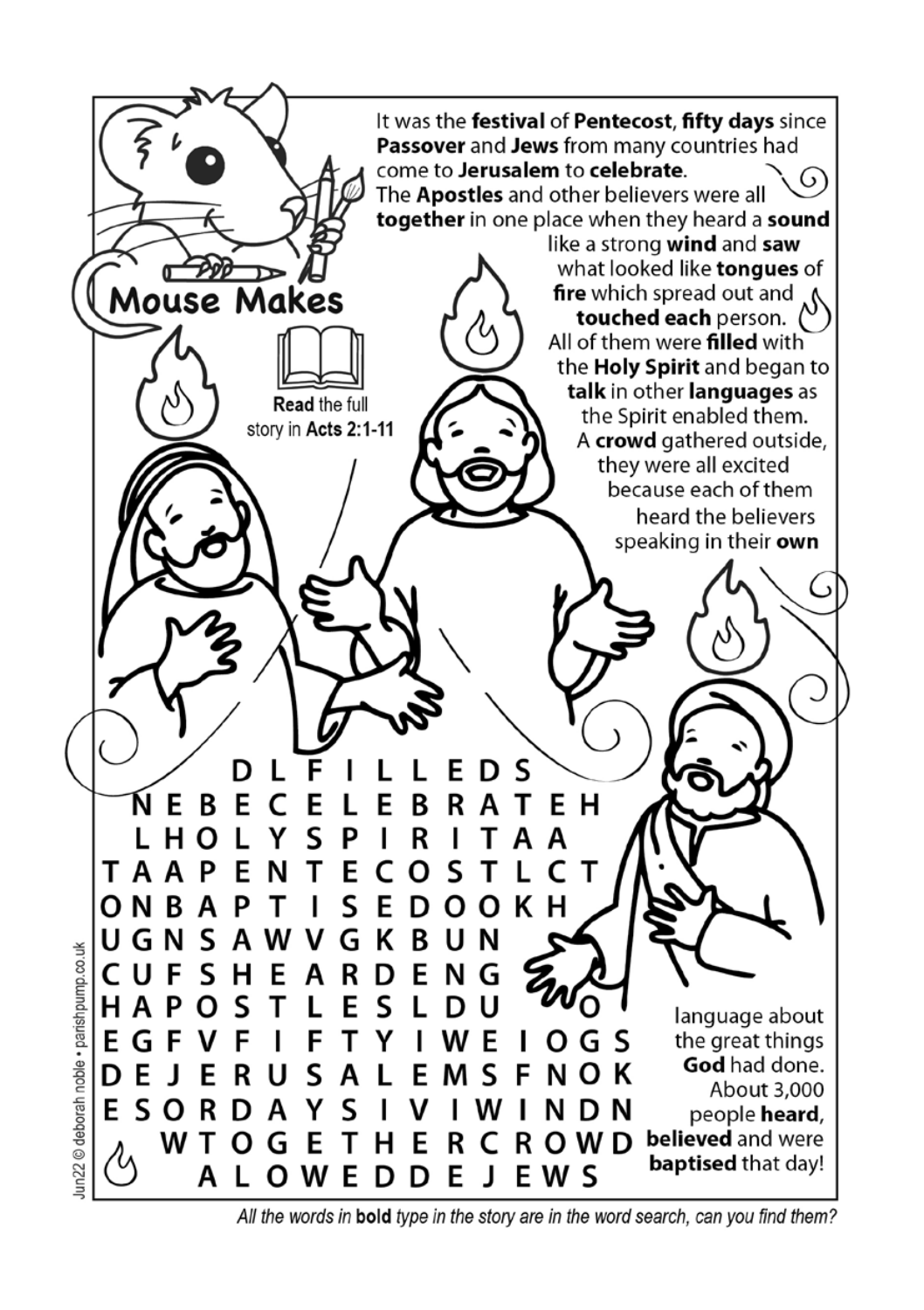### **Dundry WI**

The June meeting is being held on the 15th at 7 o'clock. Our speaker is Nick King, the subject is Goats of the Gorge. Nick is an ex policeman who retired from the force to breed 24 Anglo-Nubian Goats for their milk which has a lot goodness in it and also to make skin care products. Sounds like a very interesting evening. As always everyone welcome.

The tree for our 100th Anniversary is now in full bloom and looking wonderful in the grounds of the village hall, we will be looking forward to the fruit for jam making in the Autumn. More information on how we are to celebrate the anniversary will be coming soon.

### **Chew Valley Local History Society**

You are all cordially invited, Members and Friends, to an Extraordinary General Meeting of the society to try to forge a way forward to restarting the our activities in the Autumn. The meeting will be held in the Millennium Hall, Chew Magna on Monday 13 June 2022. Doors will open at 6:30pm, with drinks and nibbles upon arrival and the meeting starting at 7:00pm. We shall be aiming to appoint new members to our rather depleted Committee and to discuss a lecture programme for the Winter Season.

Just prior to ceasing the Society's activities due to the Covid pandemic in the spring of 2020 we had arranged a cruise down the Avon Gorge on the continental-style river boat, "Bagheera". The Bristol Steam Packet Co., has held on to our deposit and the cruise has been rescheduled for Wednesday 24 August 2022. It will depart at 3.00pm from the Wapping Wharf, next to the S.S. Great Britain and return at about 7:00pm., (times governed by the tide). There are some steps down from the wharf to board the vessel. The cruise will leave the floating harbour via the Jessop Lock and sail down the River Avon, passing under the suspension bridge, possibly as far as Pill before turning. The total cost will be £26.00 per person and this will include a cream tea on board. There is plenty of parking adjacent to Wapping Wharf (Pay and Display!). Bookings for this outing can be made at the meeting on 13.06.2022 and will on a first come basis.

Please try to support our meeting on 13 June; this Society was formed in 1973 and apart from during the pandemic has functioned non-stop since then and I sincerely hope it will continue to flourish.

Russell Peters, 01275 332741/07976 266427/russpeters@btinternet.com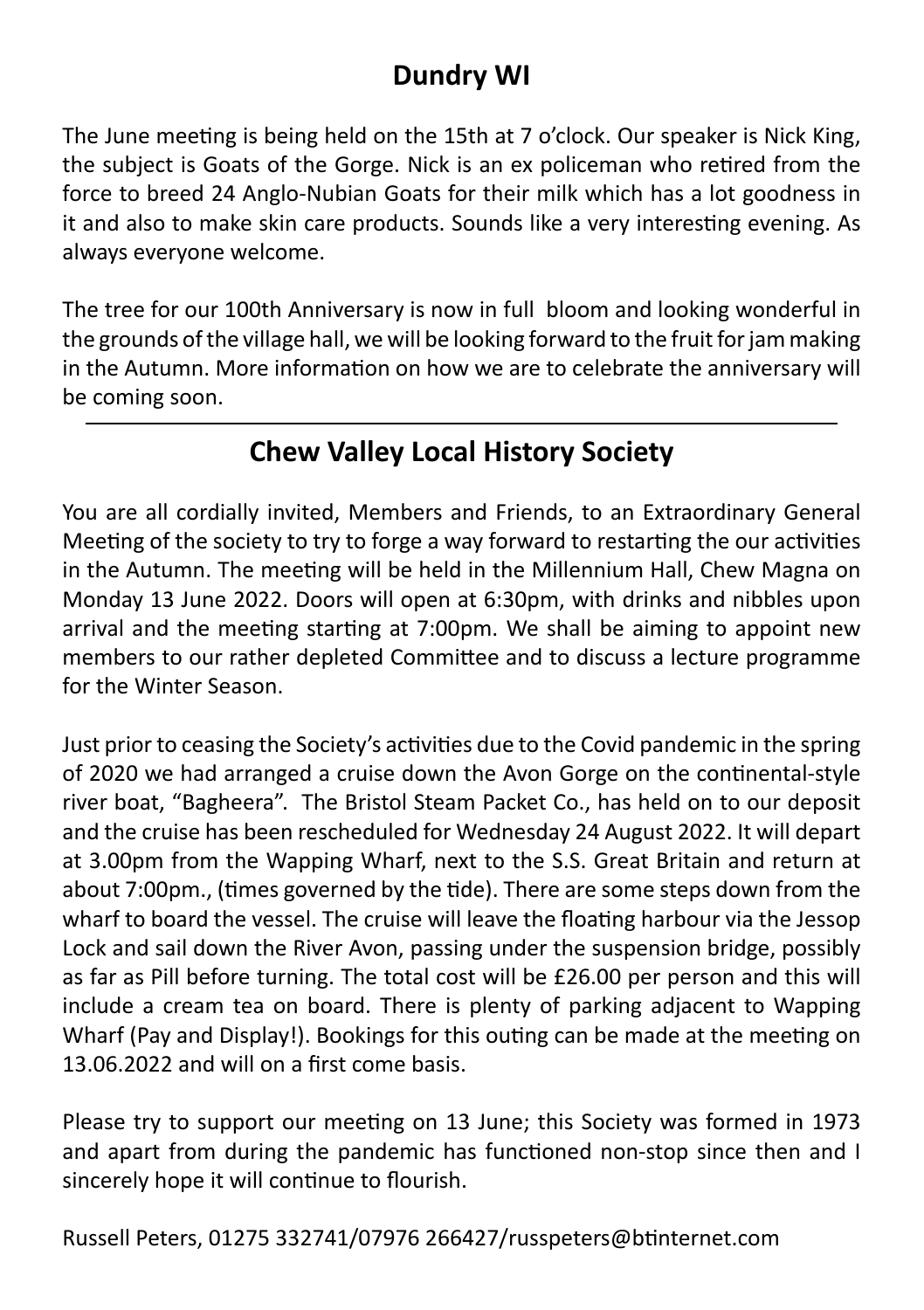

### **Dear Friends and Neighbours,**

### **This year's party gets even bigger:**

**Thursday 2nd June 2021**

**The Queen's Jubilee Beacon Party**

That's right, this year's summer bonfire party will be held early to coincide with the Lighting of the Queen's Platinum Jubilee Beacons. We are officially registered to take part in the event and will have professional drinks catering by **Pandora's Box**, as well as live music with a rock and blues band called **The Junkyard Dogs**.

**Food and Drink: from 6.00pm Live music: from 8.00pm The Commonwealth Song: 9.30pm Fire to be lit:**<br>Close: **Close: 11.00pm** 



Please bring some camping **chairs or a blanket,** as we do not have many seats. No contributions in food and drink are necessary (a bowl of soup and a slice of bread will be provided), but small cash donations are welcome.



**How to get here:** If you come by car and don't mind a short stroll, please park in the village car park and walk past Downs Farm, as shown on the map (only limited parking is available at the party ground, reserved for less able guests). The gates to the Playing Field/Village Hall will also be open for you to park there.

Looking forward to kicking off a great weekend of Jubilee events,

**Holger, Zora and little Josephine** (holger@99computing.co.uk, 07740191772)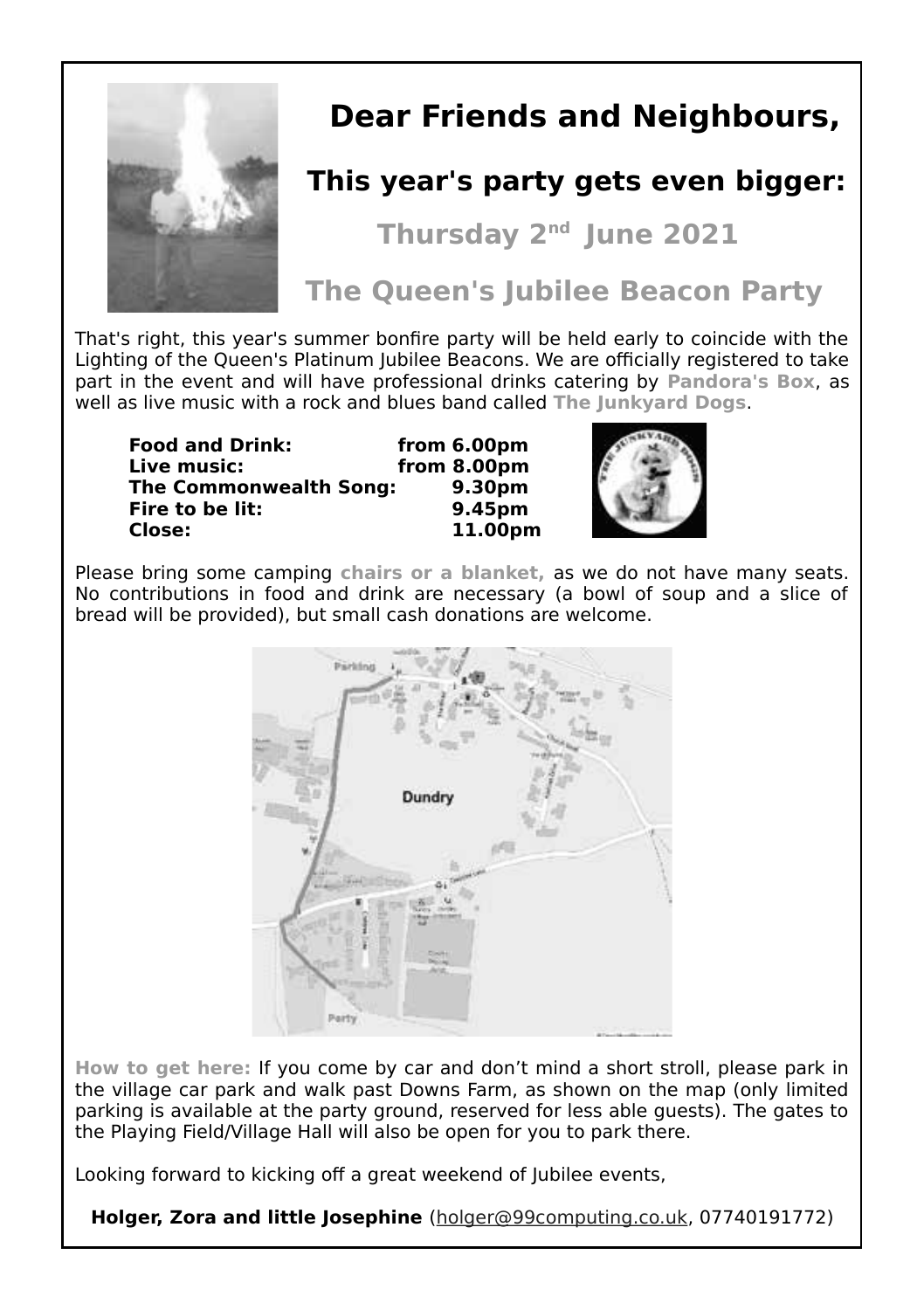

THE OUEEN'S PLATINUM JUBILEE **BEACONS** 2<sup>ND</sup> IUNE 2022



*A Life Filled with Grace*

*Lyrics Lucy Kiely Music Atueyi Vincent*

### **Verse 1**

When the world has turned to darkness And there's troubled seas ahead There's a light that leads the ship back home to shore

### **Chorus**

A life lived with grace A heart filled with love Peace on earth and harmony In the heavens above (x2)

### **Verse 2**

When the day is slowly breaking And the dawn can't find its way There's a sun that shines upon the world Heralding a brand new day

### **Chorus**

A life lived with grace…

### **Verse 3**

When the night has come, a-calling And the daylight starts to fade There's a reason why the world rejoices Singing all as one today

### **Chorus**

A life lived with grace…

*www.commonwealthresounds.com*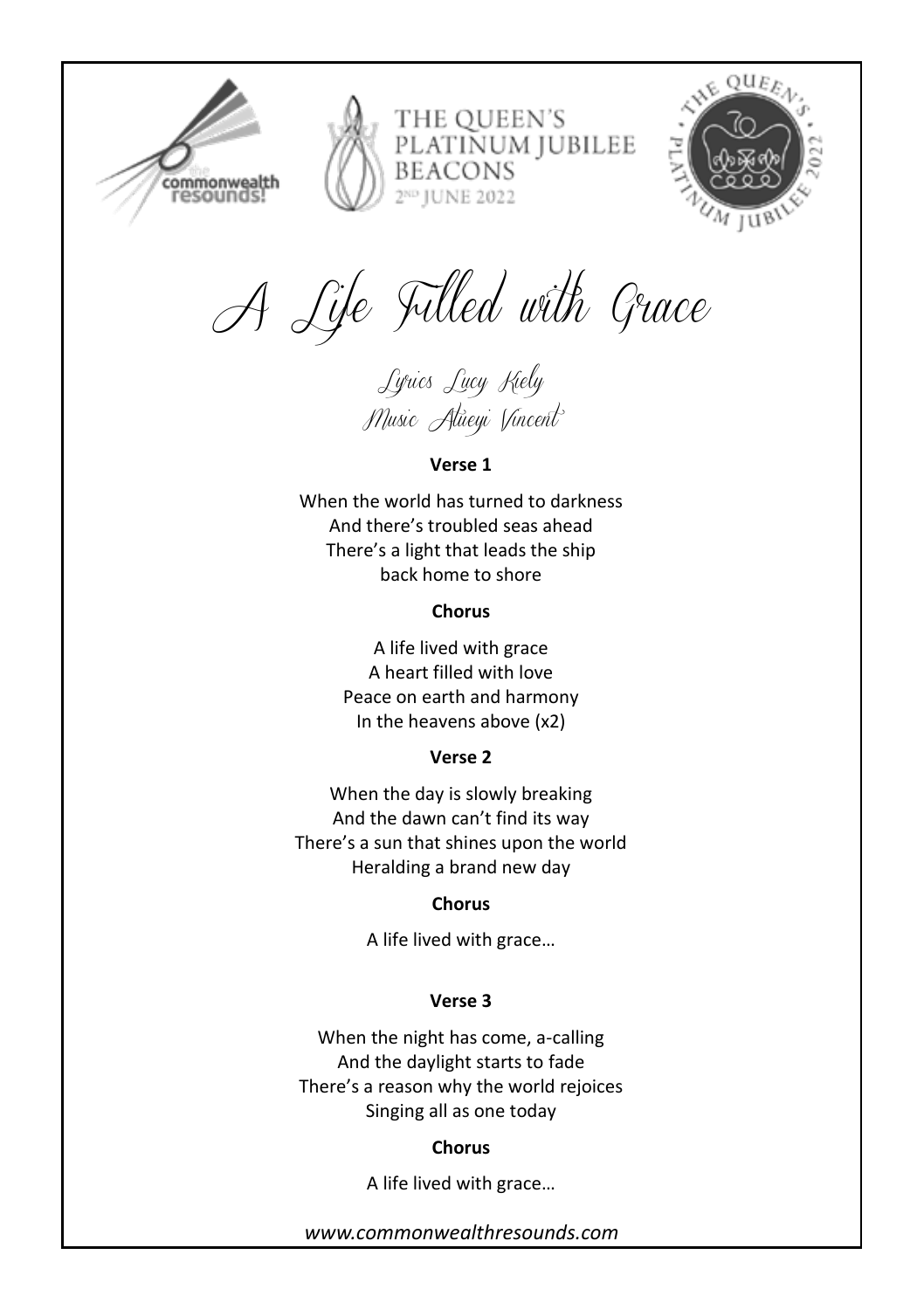

# **Tower Floodlights**

You can now sponsor the floodlights for a particular month to celebrate a birthday, anniversary, to the memory of a loved one or purely to see the tower floodlit.

**For a suggested donation of £10 please contact Alison Hill,** 01275 475352 07860 144703 **dundrychurchsocial@gmail.com**

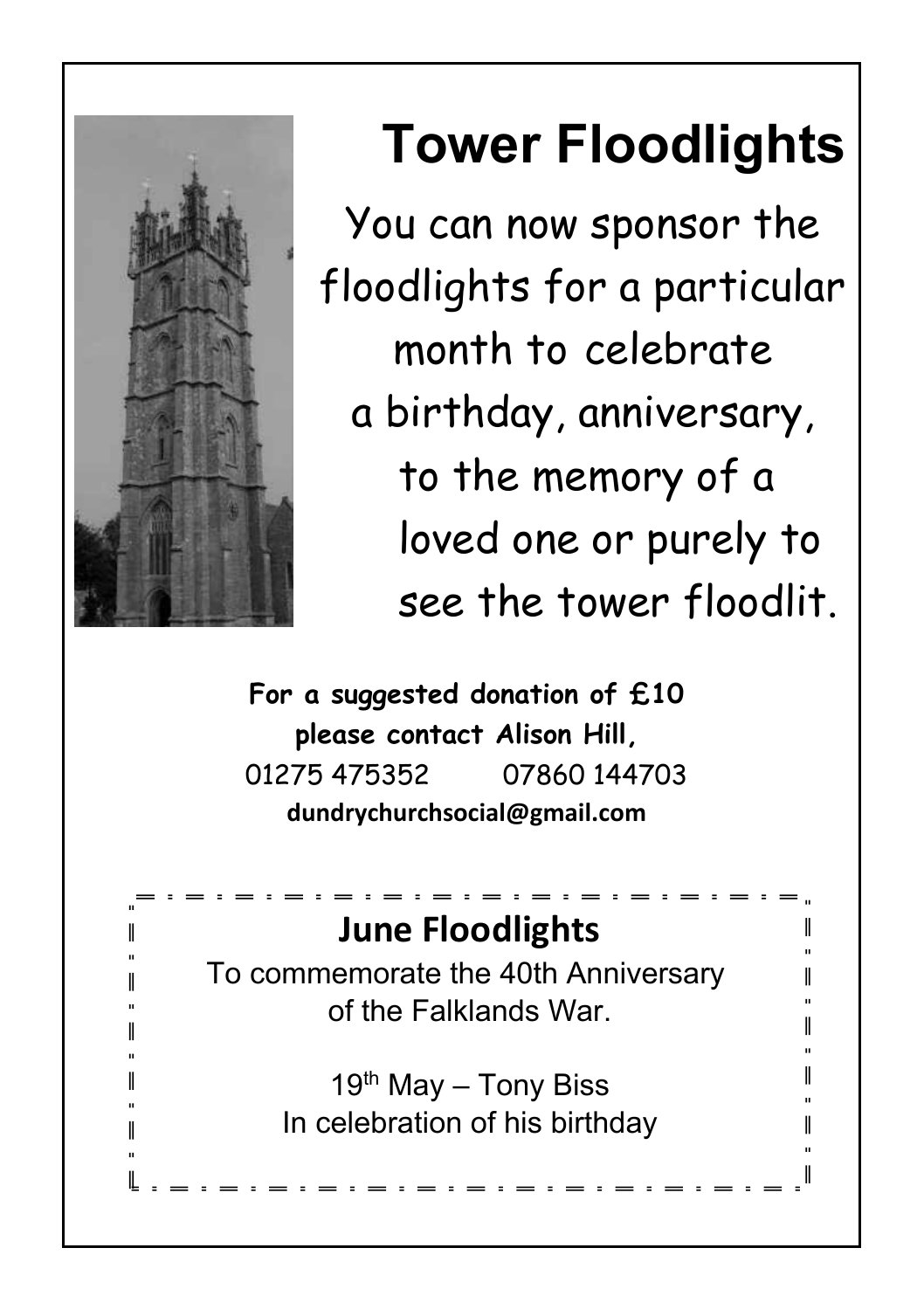### **Coffee Morning and Table Sale**

We are having a coffee morning and table sale on the morning of 4 June from 10.00 till 12.00 during the weekend of the Queen's Jubilee in the Millennium Hall. It would be fantastic if you could donate a cake, come along and have a coffee, or bring and buy something nearly new from the table sale. Plants, nice books, etc. The doors will be open from 9:00 to take in donations but you could phone me on 332482 or 079410 58446 and I could collect!

It is going to the local Valley Ukrainian fund so the new families arriving can access help with the host families.

*Annie Stewart*

### **May Meeting of Dundry Parish Council**

- Holger Laux was re-elected as chair of the Parish Council for the next year

- It was agreed that there would be a collection for Cllr Simon Fiddian, who has resigned as he is leaving the area.

- The next meeting, which will also be the Annual Parish Meeting to be face to face, and held on week beginning 13 June, with a 7pm start, depending on village hall availability.

- There have been a number of thefts of manhole covers in the parish, there have been thefts across the North Somerset and BANES area. Clerk to report to NSC.

- Police to be invited to the Annual Parish meeting.

- There has been an occasion where a Police car has been parked in the car park for 15 minutes, and has left the engine running. Cllr Laux to ask the local beat team please not to do this.

- The playgrounds need a face lift, so the clerk will identify companies to carry out the repairs and replacement. There was a discussion about the pros & cons of a mesh fence, with no decision taken.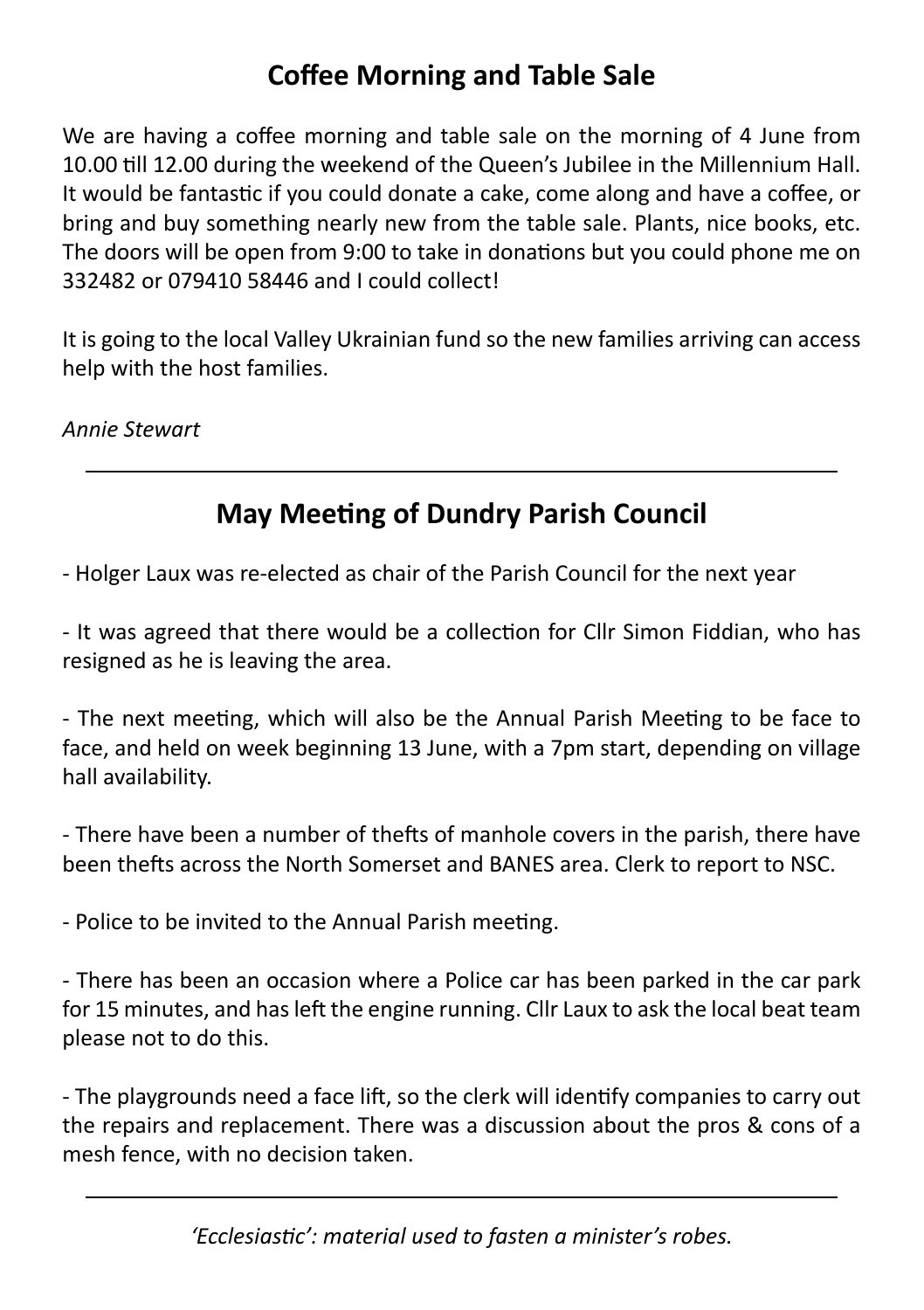# **Tower Café @ Dundry held in the church**

# **Saturday 2nd July 10.30am -12.30pm**

*Hot & Cold Drinks Croissants,Cheese Scones Quiche,Cakes Jam and Chutney Stall*

*Next Cafes 6th August 3rd September,1st October*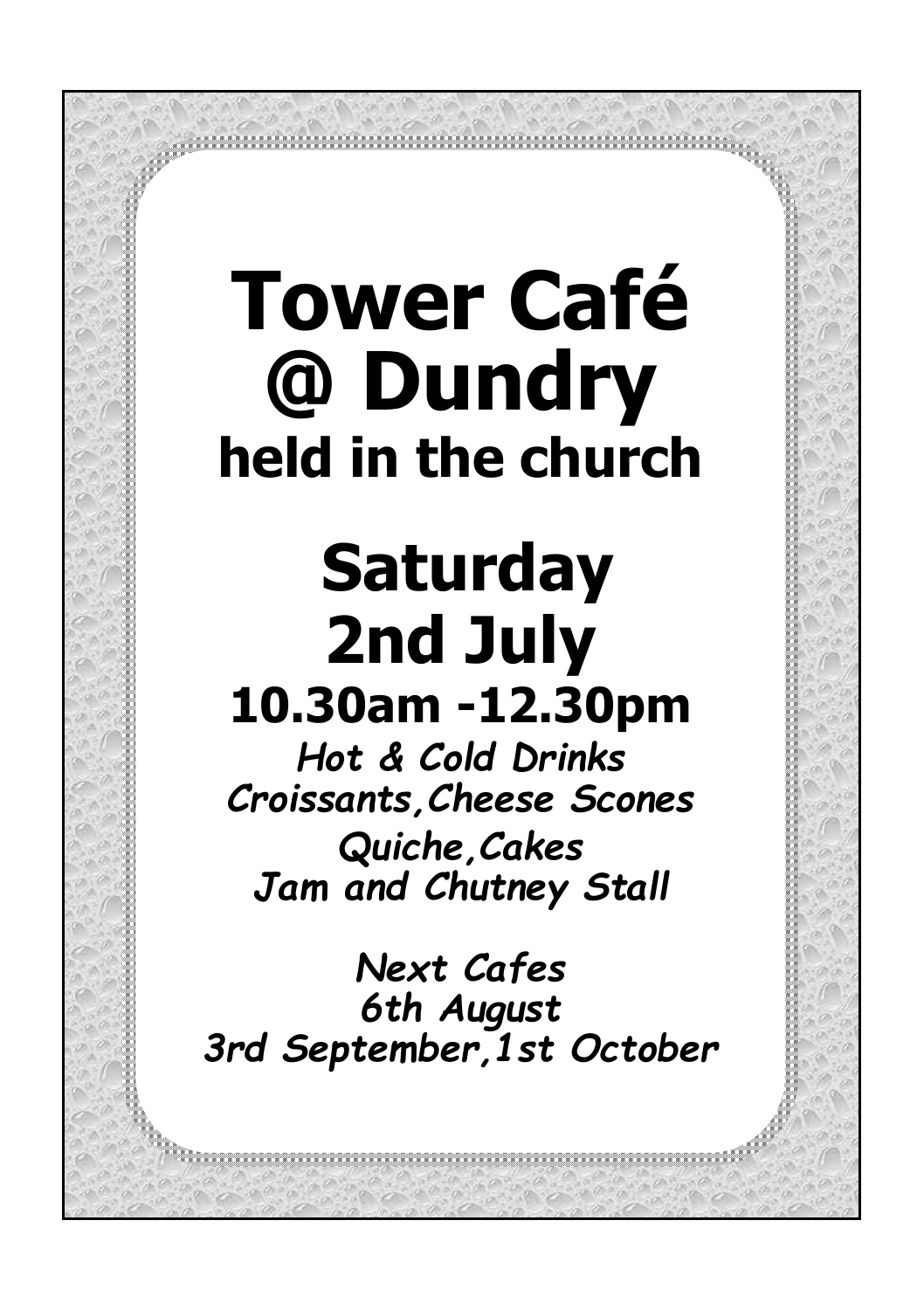### **Dundry Church Tower**

## **We will be opening the tower Saturday 2nd July**

### **10.30am to 12.30pm**

PRICES - ADULTS £2 and CHILDREN (AGED 8 - 16) £1

**It is advisable to book tickets to avoid disappointment due to limited spaces available** 

### **To book tickets please contact Annette Milton by Midday Friday 1st July**

**dundrychurchsocial@gmail.com or Facebook Messenger**

### **ST MICHAEL'S CHURCH, DUNDRY TOWER**

### **HEALTH & SAFETY REGULATIONS**

**Due to the steep narrow access to the Tower and the 100 plus steps getting to the top the following points should be observed –**

- **Only children aged 8 and over are allowed up the Tower, and they must be accompanied by a responsible adult**
- **No children under the age of 8, this also includes babies in slings**
- **No flip flops or high heels**
- **No rucksacks, large shoulder or hand bags**
- **It can be windy and cold at the top so you are advised to wear a jumper/coat**

• **Only 6 people allowed at the top of the tower at any one time, plus 2 volunteers**

**Please respect our Health & Safety Regulations**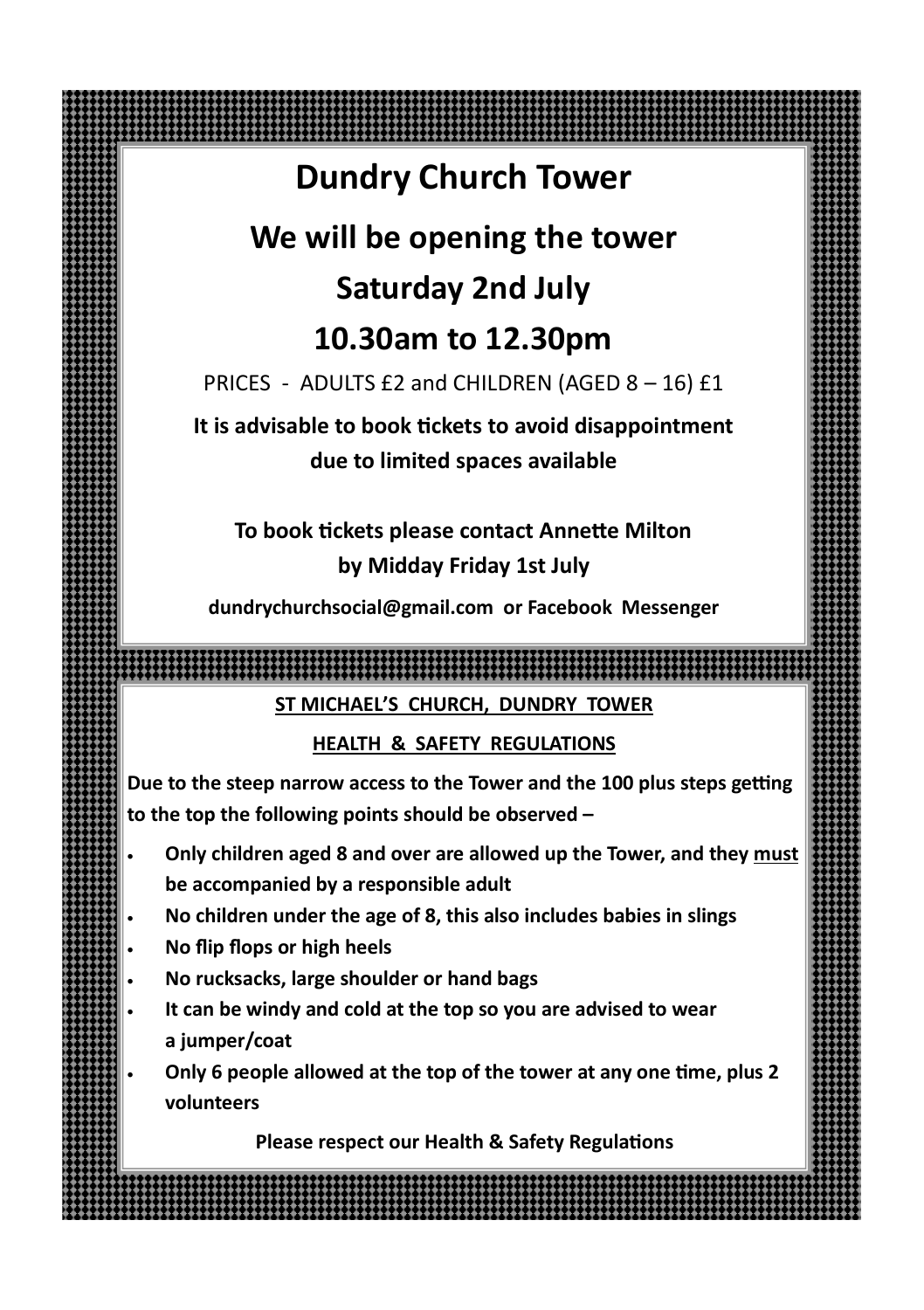### **Puzzle Page**

| 6 | 8 |   |   |   |   |   |   |   |  |
|---|---|---|---|---|---|---|---|---|--|
|   |   | 2 |   |   |   |   | 5 | 7 |  |
|   | 5 |   |   | 7 | 2 | 3 | 8 |   |  |
|   |   |   |   |   |   | 9 |   |   |  |
| 7 | 9 |   | 3 | 2 | 4 |   | 6 | 1 |  |
|   |   | 4 | 5 |   | 8 |   |   |   |  |
|   |   | 3 | 6 | 4 |   |   | 9 |   |  |
| 4 | 7 |   |   |   |   | 8 |   |   |  |
|   |   |   |   |   |   |   | 7 | 4 |  |

| 2                   |   |   |   |   | 5 |   |               | 3 |
|---------------------|---|---|---|---|---|---|---------------|---|
|                     | 9 |   | 6 |   |   | 7 |               |   |
|                     | 5 |   |   |   |   |   | 4             |   |
|                     |   |   |   | 8 |   | 3 |               |   |
|                     | 3 | 7 |   |   |   | 2 | 6             |   |
|                     |   |   |   | 9 |   |   |               |   |
|                     | 2 |   |   |   |   |   | $\frac{3}{9}$ |   |
|                     |   | 6 |   |   | 4 |   |               |   |
| 8                   |   |   | 5 |   |   |   |               | 7 |
| C 2008 KrazyDad.com |   |   |   |   |   |   |               |   |

| г |   | ę |   |   | e |   |
|---|---|---|---|---|---|---|
|   |   |   | г | 8 |   | ε |
|   | 8 |   |   | 6 |   |   |
|   | s | г |   | ε |   | 9 |
|   |   |   |   |   |   | е |
|   |   |   |   |   |   |   |
|   |   |   |   | с |   |   |
|   |   | 8 |   |   | ε |   |
| 8 | Б |   |   |   |   |   |







Heather looked radiant in white, the details<br>picked out subtly in gold...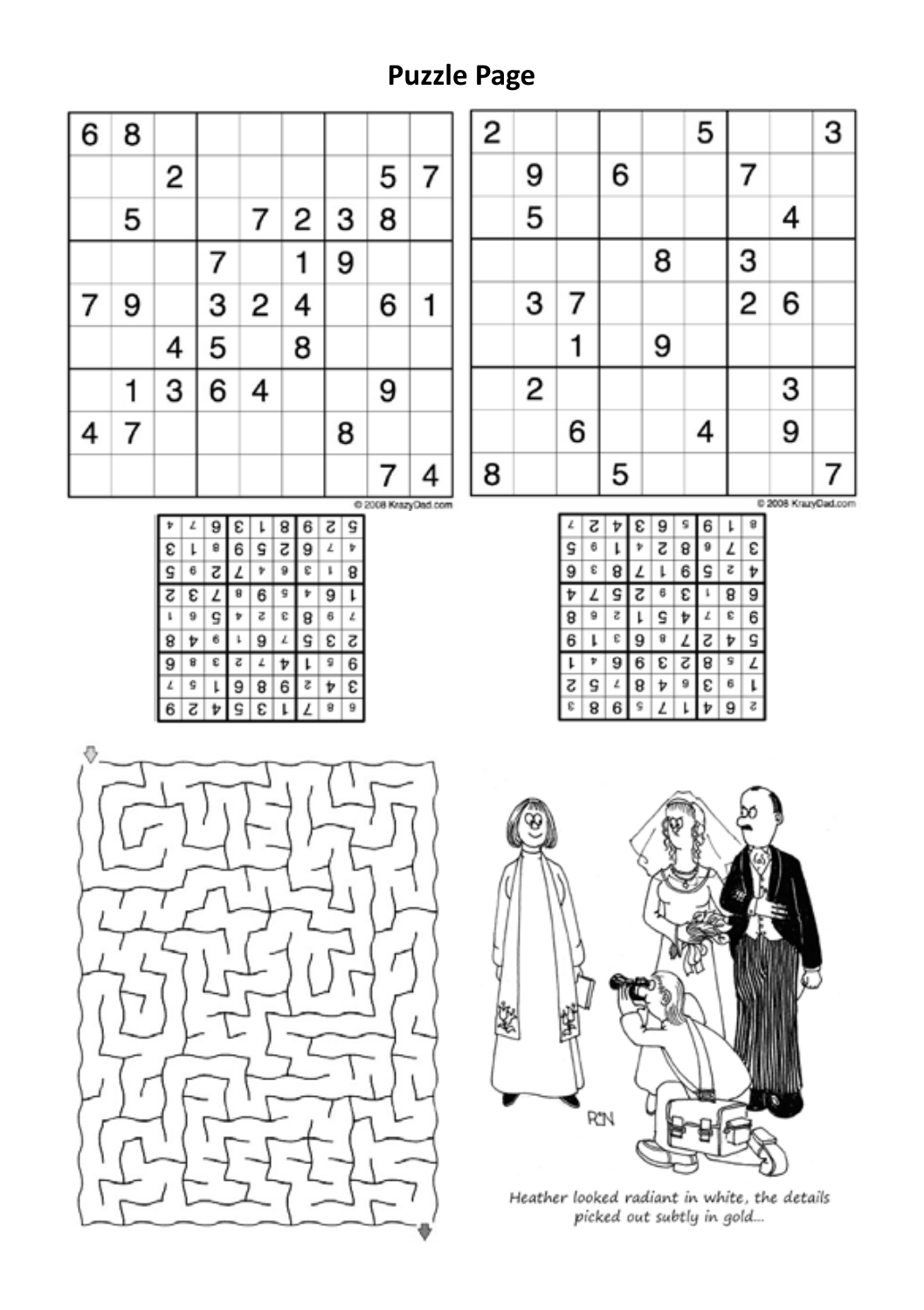|                       | <b>Service Time</b> | <b>SIDESPERSON</b>             | <b>READER</b>  | <b>CLEANING</b>       | <b>FLOWERS</b> |
|-----------------------|---------------------|--------------------------------|----------------|-----------------------|----------------|
| 5 <sup>th</sup> June  | 10.30am             | Alison Hill<br>& Sandy Bateman | James Le Grys  | Alison Hill           | Jean Hopkins   |
| 19 <sup>th</sup> June | 11.00am             | James Le Grys                  | Kathy Woodward | Jane Swyer & Ann Bell | Alison Hill    |



### LOOKING FOR A VENUE?

### **DUNDRY VILLAGE HALL, CRABTREE LANE**

### **BS41 8LN**

FOR ALL YOUR EVENTS

LARGE MODERN HALL WITH

STAGE, KITCHEN, BAR,

SPRUNG HALL FLOOR PERFECT FOR DANCING EASY ACCESS & PARKING, PLAYGROUND VERY GOOD RATES OF HIRE

### **INTERESTED ?**

**Please contact –** Mobile No: Becca 07702 307694

Email: Beccawatts@live.co.uk

from  $9$ am  $-$  7pm for more information



### **COPY DEADLINE**

The copy deadline for inclusion in the next magazine is the 14th of the month preceding; articles should go by email to **dundrymag@gmail.com**